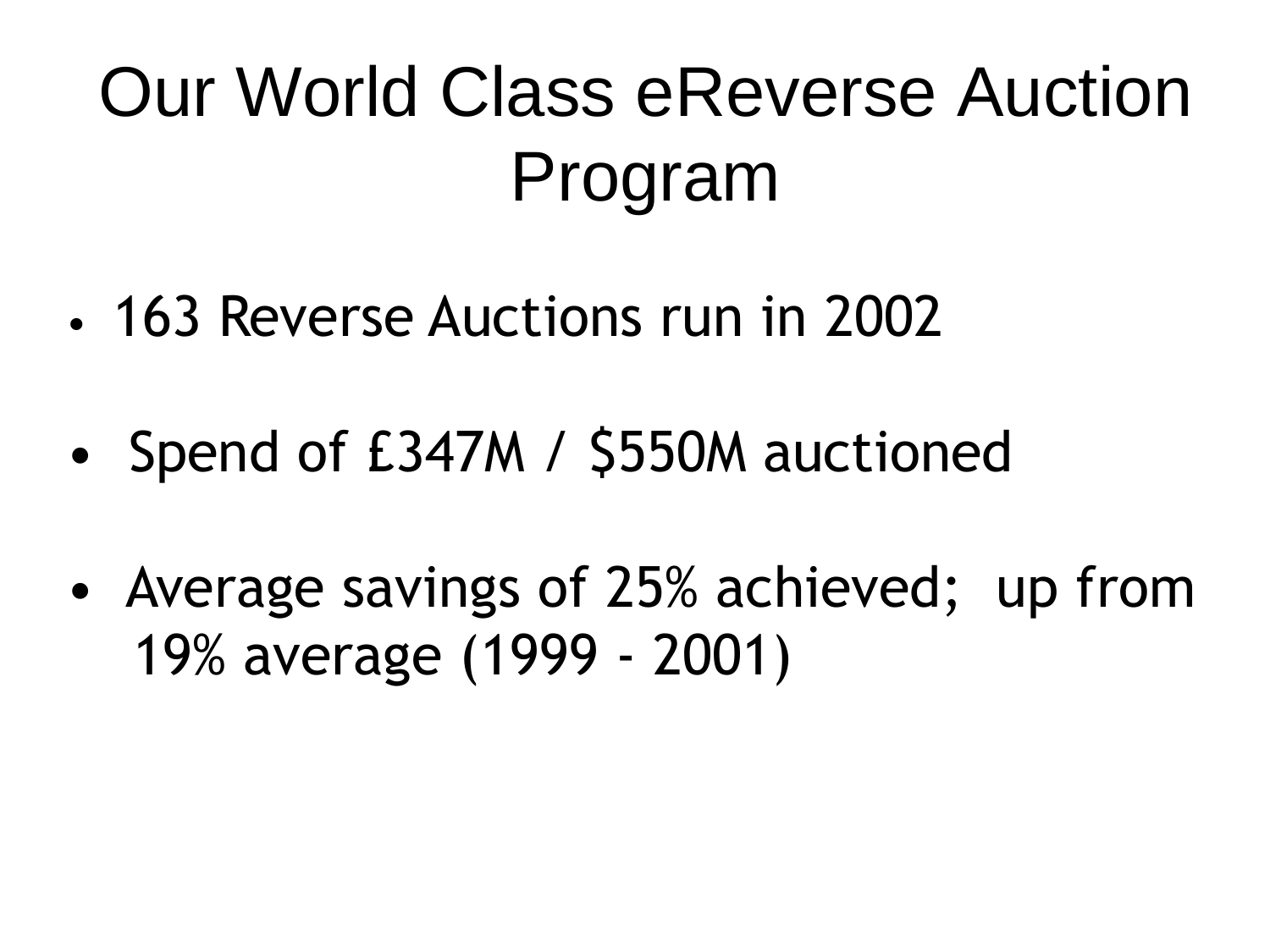# GalaXy™ ePASS™

- 53 auctions run since 25/07/"02
- £55M in spend
- 8 Electronic Sealed Bids run representing £25M in spend and averaging 19% savings
- 17 Electronic RFI's run representing £149M in spend
- The Powerful Effect of On-Line Competition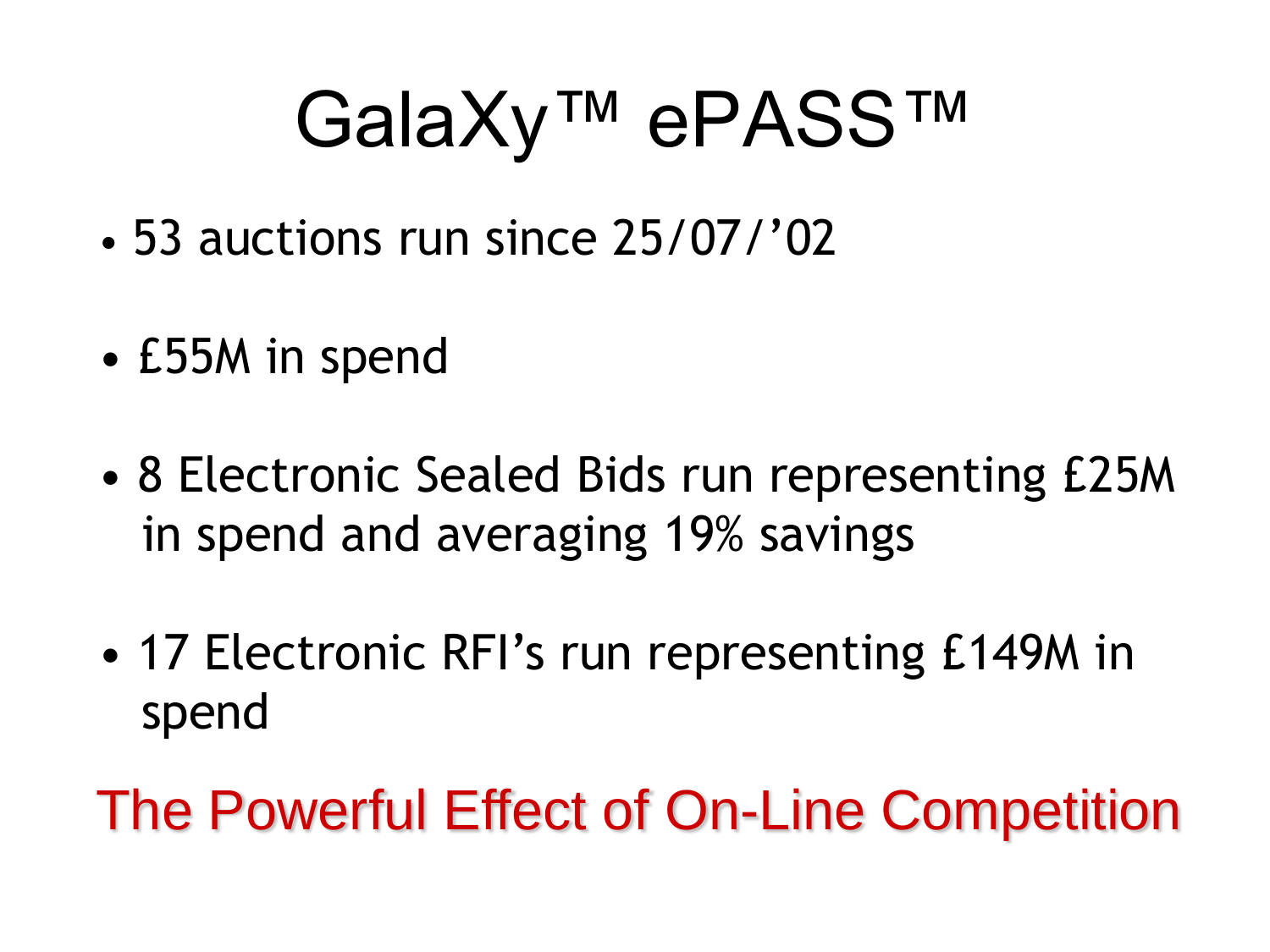#### **Exiting FreeMarkets - the right thing to do?**

- FreeMarkets lost ground to competitors in eRFX space
	- only had reverse auction capability
- Service element of contract did not suit GSK
	- Full utilisation of vertical market "expertise"?
	- Value for money?
- 82% of our 2002 auctions undertaken via self service tool - up from 34% in 2001.

### **GSK has developed a leading edge competency around Reverse Auction Bidding**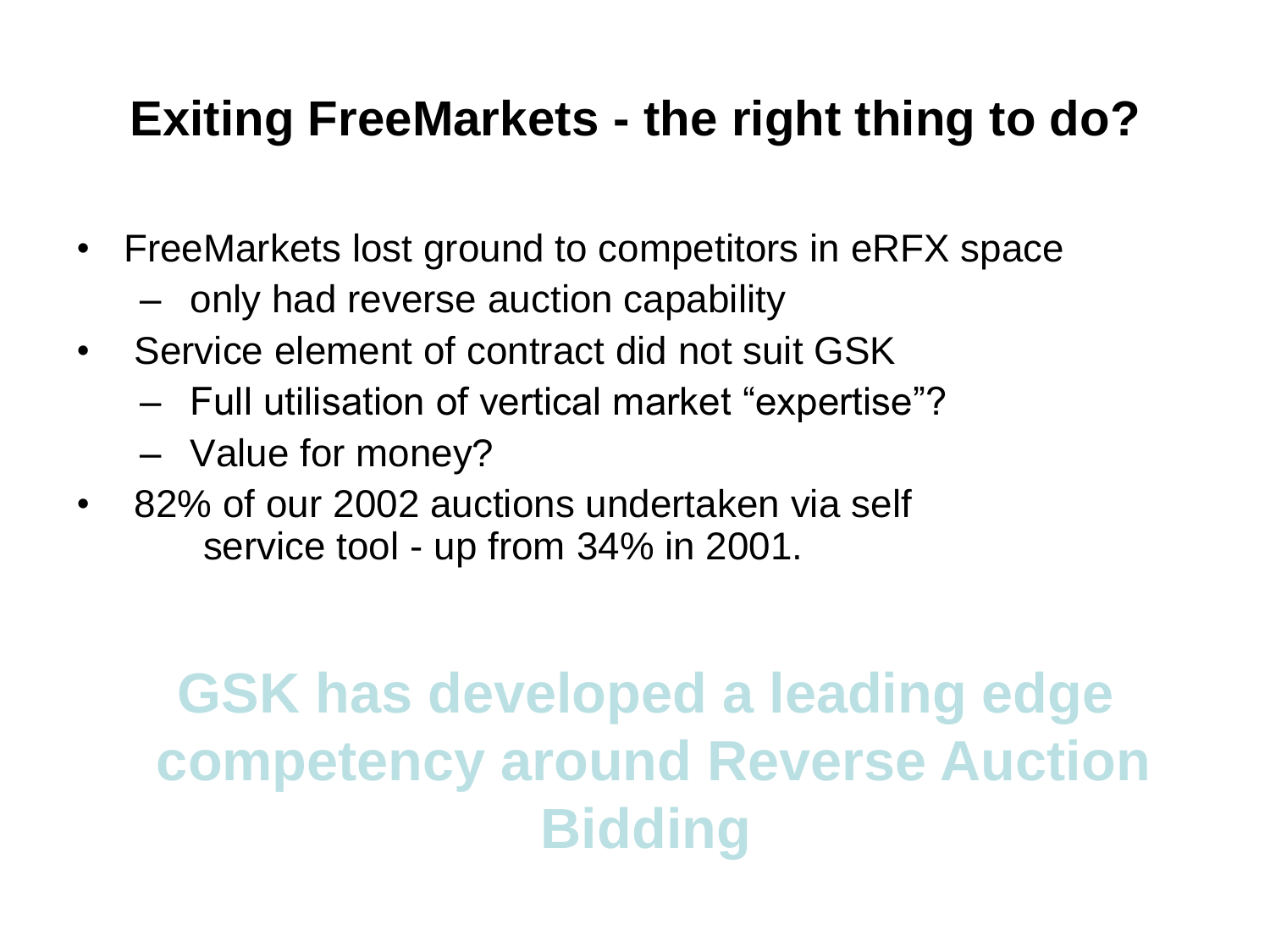#### **Global Deployment of GalaXy™**

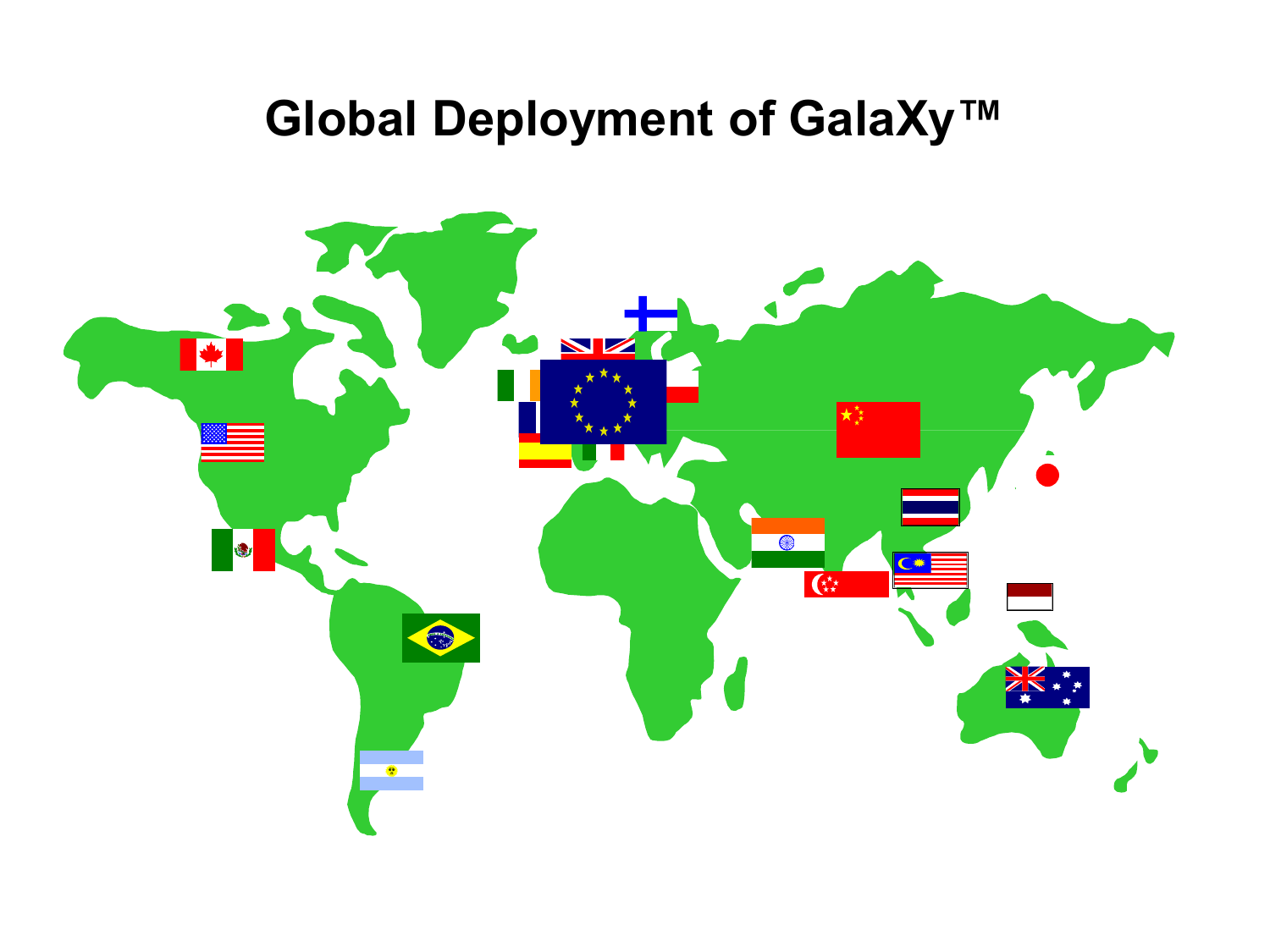## A Profound Enabler ...

... it's 10:00 a.m. on a Tuesday morning (5 Nov. 2002) and I"m sitting in my room at the Hotel Metropole in Brussels, Belgium watching an on-line reverse auction from my laptop which is connected to a 41,333 bps telephone line … suddenly I recognize that Procurement has changed and will never be the same!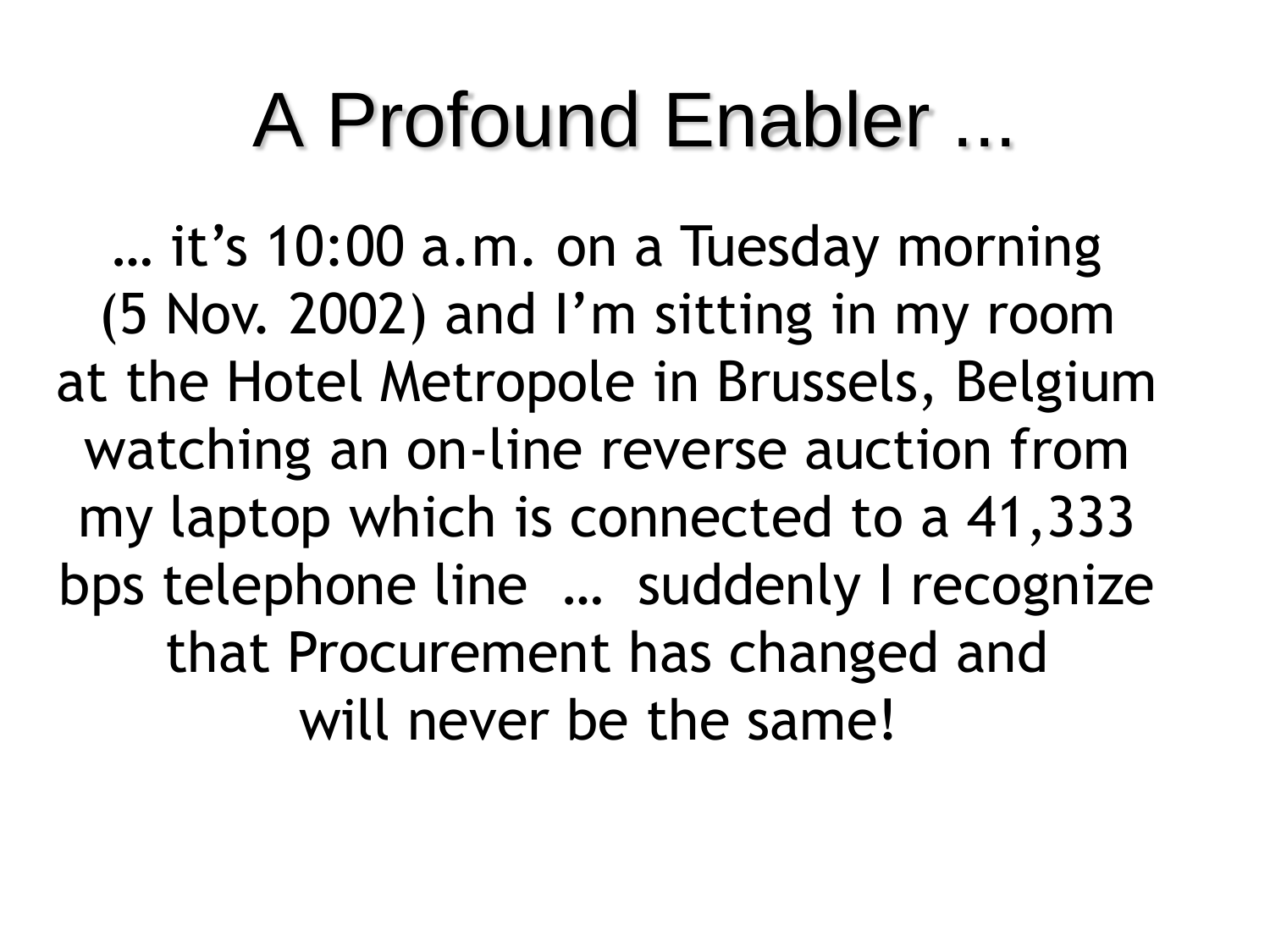### Procurement will never be the same

… for thousands of years man has bartered, negotiated, bought/sold goods and services …

… what GSK Procurement has accomplished with electronic reverse auctions has created fundamental change in the process of buying goods and services …

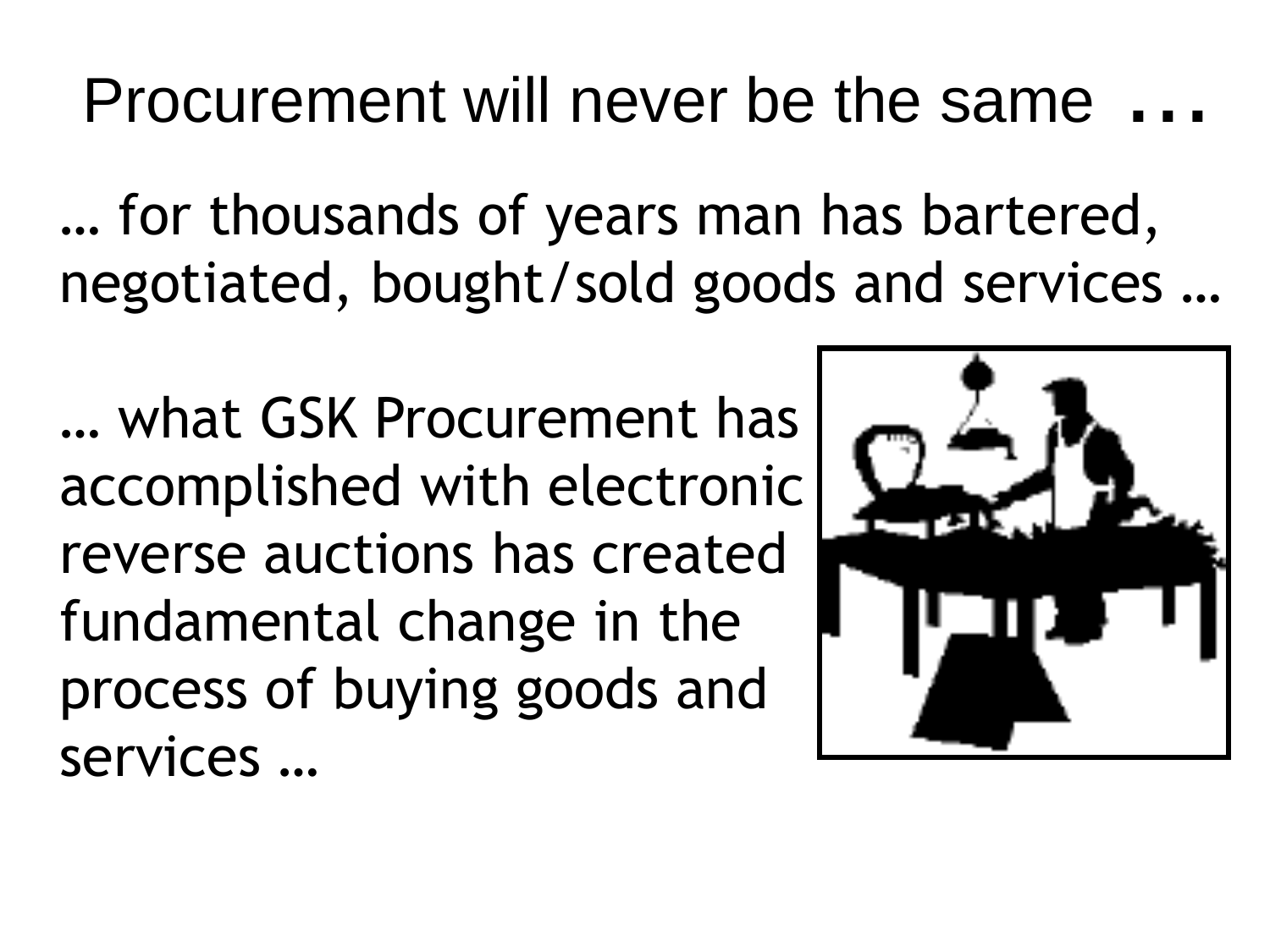| <b>S</b> GSK ePASS - Microsoft Internet Explorer                                                                                                                                                                                                |                                                                            |                                     |                                          |                                                                 |                | - FIX           |
|-------------------------------------------------------------------------------------------------------------------------------------------------------------------------------------------------------------------------------------------------|----------------------------------------------------------------------------|-------------------------------------|------------------------------------------|-----------------------------------------------------------------|----------------|-----------------|
| Favorites<br>Tools Help<br>File<br>View                                                                                                                                                                                                         |                                                                            |                                     |                                          |                                                                 |                |                 |
| <b>Arbw. ZB Furniture Bid</b><br>$\circ$<br>취<br>⇦<br>Refres<br>Back<br>Stop<br>Forward                                                                                                                                                         |                                                                            |                                     |                                          |                                                                 |                |                 |
| Address <b>B</b> http://esource.gsk.com/en/index.jsp?_eps_=Y                                                                                                                                                                                    |                                                                            |                                     |                                          |                                                                 |                | ▾<br>Links      |
| Gregg Brandyberry (Divisional Sourcing Manager), you are currently managing'GSK Capital'                                                                                                                                                        |                                                                            |                                     |                                          |                                                                 |                |                 |
| <b>ePASS</b><br>Organization   Users   Item Master   Suppliers   Events   RFx(s)   Messages<br>O Messages Home Help Support Logout<br><b>Utilities</b>                                                                                          |                                                                            |                                     |                                          |                                                                 |                |                 |
| Admin<br>Open Time: 11/05/2002 05:00 EST<br><mark></mark><br>Edit   9 Monitor   00 Analyze   View all Events   View All<br>Office Furniture   Office Furniture DRAF, Harlow:<br>Cur. Item Close Time: 11/05/2002 05:54 EST                      |                                                                            |                                     |                                          |                                                                 |                |                 |
| Import/Export<br>Current Time: 5:53 EST<br>E-bid for the supply and installation of general office furniture (workstations, chairs et<br>Description:<br>Status: Open                                                                           |                                                                            |                                     |                                          |                                                                 |                |                 |
| <b>Exactive Reports</b><br>$\mathscr{D}_{\mathsf{RF} \times \mathsf{Attachments}(7)}$<br>Type: Standard Auction<br>II Pause Event   I→ Extend Event<br>Contact: Giles Welsh; 0208 047 2076<br>$\boxtimes$ RFx Messages (0)<br>Print Bid History |                                                                            |                                     |                                          |                                                                 |                |                 |
|                                                                                                                                                                                                                                                 |                                                                            |                                     |                                          |                                                                 |                |                 |
| <b>Current Item</b><br>$\blacksquare$                                                                                                                                                                                                           | <b>Valid Bid History</b>                                                   |                                     | Valid                                    | Bid Chart<br>Compare Bids<br>▼                                  | 圙              | Print           |
|                                                                                                                                                                                                                                                 | User Name                                                                  | Supplier Organization               | Qty Price Per Unit Time Bid <sup>√</sup> |                                                                 | ᢂ              | Rank Select All |
| Remaining Time 1m 13s<br>$^\circledR$                                                                                                                                                                                                           | <b>Heather Portingale</b>                                                  | Herman Miller                       | GBP 266,000<br>1                         | 11/05/2002 05:51 $\mathcal{O}_{(0)}$ $\overline{\boxtimes}$ (0) | - 3            | $\Box$          |
| <b>Line Items</b> Office Furniture                                                                                                                                                                                                              | <b>Jodie Bowden</b>                                                        | Sinergy People Limited              | GBP 249,950                              | 11/05/2002 05:50 $\mathcal{O}_{(0)}$ $\boxtimes$ $_{(0)}$       | $\blacksquare$ | $\Box$          |
| Description Total sum bid for office furniture solut                                                                                                                                                                                            | Matthew Ellis                                                              | Dovetail Contract Furniture Limited | GBP 252,000                              | 11/05/2002 05:48 $\mathcal{O}_{(0)}$ $\boxtimes$ 0)             | $\overline{2}$ | $\Box$          |
| Quantity 1<br>▷ View Item Details<br>Currency Type British Sterling Pound (GBP) - STD Base                                                                                                                                                      | Mark Ossendryer                                                            | <b>Bucon Limited</b>                | GBP 268,500                              | 11/05/2002 05:43 $\mathcal{O}_{(0)}$ $\boxtimes$ $_{(0)}$       | $\overline{4}$ |                 |
|                                                                                                                                                                                                                                                 |                                                                            |                                     |                                          |                                                                 |                |                 |
| Leading Bid GBP 249,950                                                                                                                                                                                                                         |                                                                            |                                     |                                          |                                                                 |                |                 |
|                                                                                                                                                                                                                                                 | <b>Harlow Furniture Auction</b>                                            |                                     |                                          |                                                                 |                |                 |
| Print   乙<br><b>Invited Participants</b>                                                                                                                                                                                                        |                                                                            |                                     |                                          |                                                                 |                |                 |
| Bids?Delet<br>Organizations<br>Contact                                                                                                                                                                                                          |                                                                            |                                     |                                          |                                                                 |                |                 |
| 氙<br><b>Bucon Limited</b><br>Mark Ossendrye Y                                                                                                                                                                                                   | $PIP Cost Estimate = £450K$<br>$\overline{\mathbf{z}}$<br>All Me<br>Print: |                                     |                                          |                                                                 |                |                 |
| 氙<br>ovetail Contract Furniture Limited<br>Matthew Ellis<br>氙<br><u>Herman Miller</u><br>Heather Portin Y                                                                                                                                       | Lowest Quotation = $£320K$<br>‴                                            |                                     |                                          |                                                                 |                |                 |
| 氙<br><b>Sinergy People Limited</b><br>Jodie Bowden Y                                                                                                                                                                                            |                                                                            |                                     |                                          |                                                                 |                |                 |
|                                                                                                                                                                                                                                                 | NO DATA AV<br><b>Lowest Auction Bid was £250K</b>                          |                                     |                                          |                                                                 |                |                 |
|                                                                                                                                                                                                                                                 |                                                                            |                                     |                                          |                                                                 |                |                 |
|                                                                                                                                                                                                                                                 |                                                                            |                                     |                                          |                                                                 |                |                 |
|                                                                                                                                                                                                                                                 |                                                                            |                                     |                                          |                                                                 |                |                 |
| $\vert \cdot \vert$<br>$\blacktriangleright$                                                                                                                                                                                                    |                                                                            |                                     |                                          |                                                                 |                |                 |
| <b>B</b> Done<br><b>O</b> Internet<br>and Start   @ Workspace - Lotus N   ■ Microsoft PowerPoint   @ AT&T Global Networ   ● myGSK: Enterprise In   ● galaXy - Microsoft Int   ● GSK ePASS - Mi                                                  |                                                                            |                                     |                                          |                                                                 |                |                 |
|                                                                                                                                                                                                                                                 |                                                                            |                                     |                                          |                                                                 | 心心を思           | 5:50 AM         |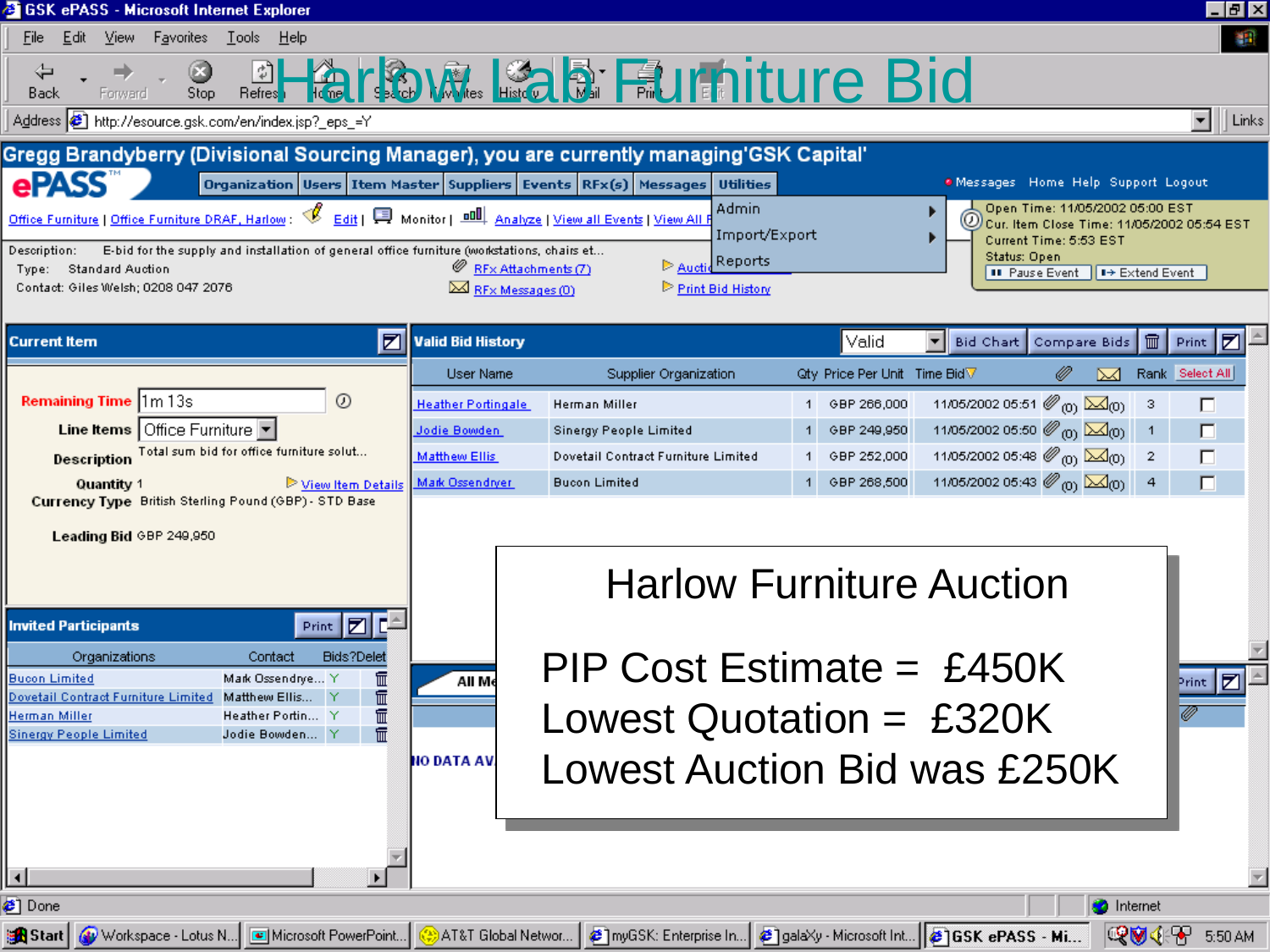### Harlow Lab Furniture Bid

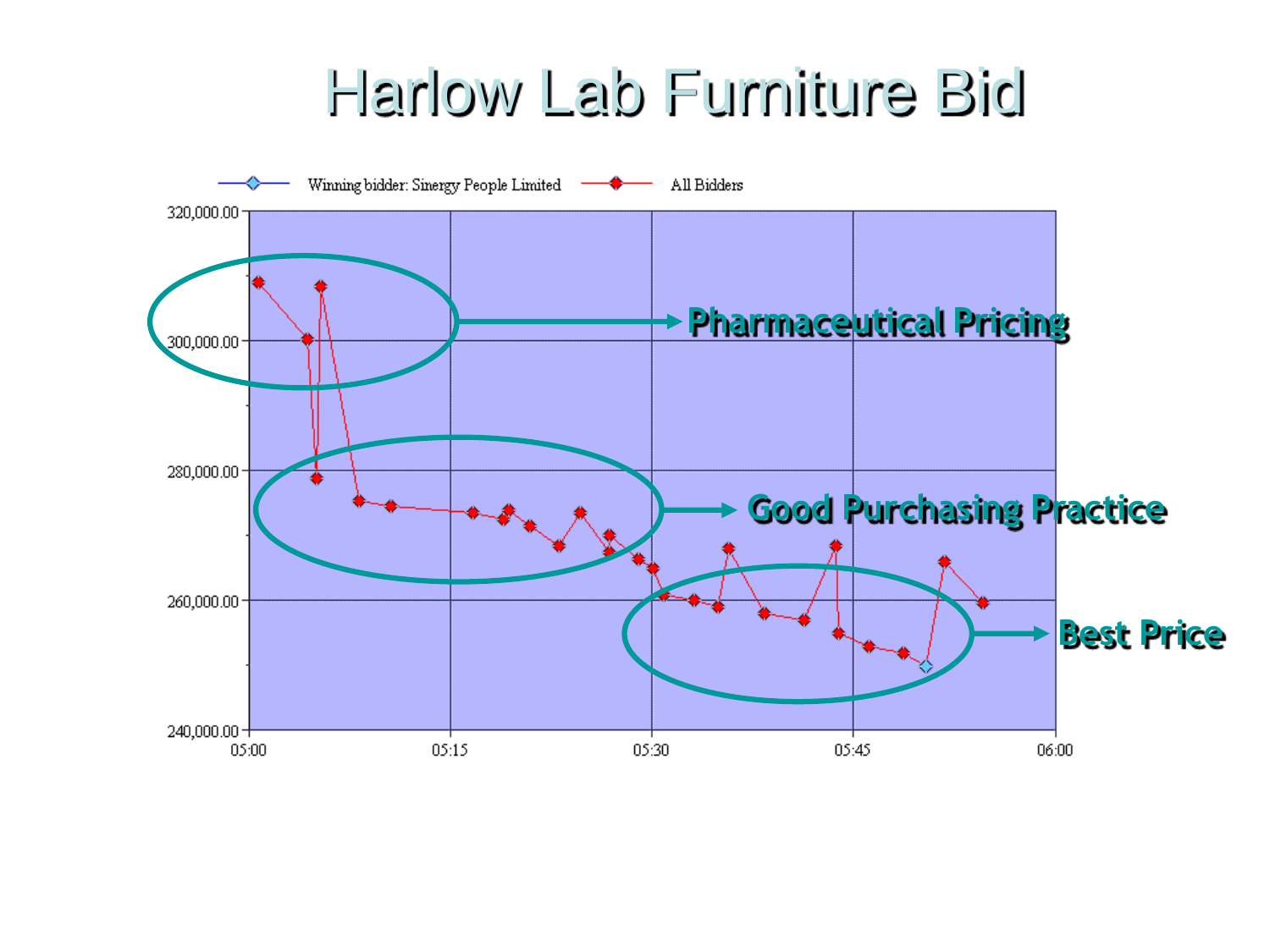### eReverse Auctions are good for GSK ...

The process brings the best suppliers to the buyer … only the best will be able to compete … the suppliers that focus on "first time" quality, lean processes and innovation that results in low cost / high quality goods and services …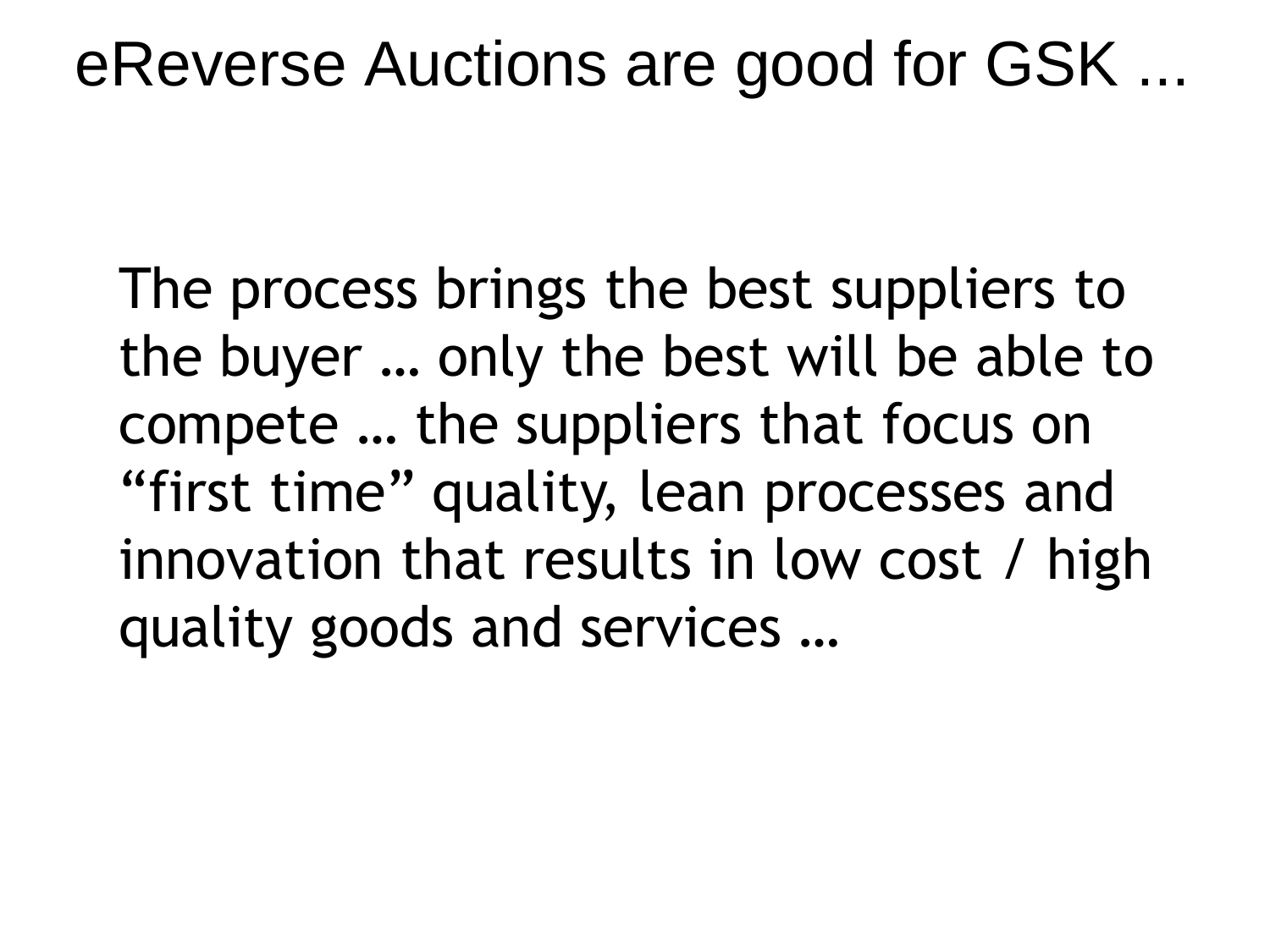### They're even better for the suppliers ...

- open markets
- transparency
- quick decisions
- clear process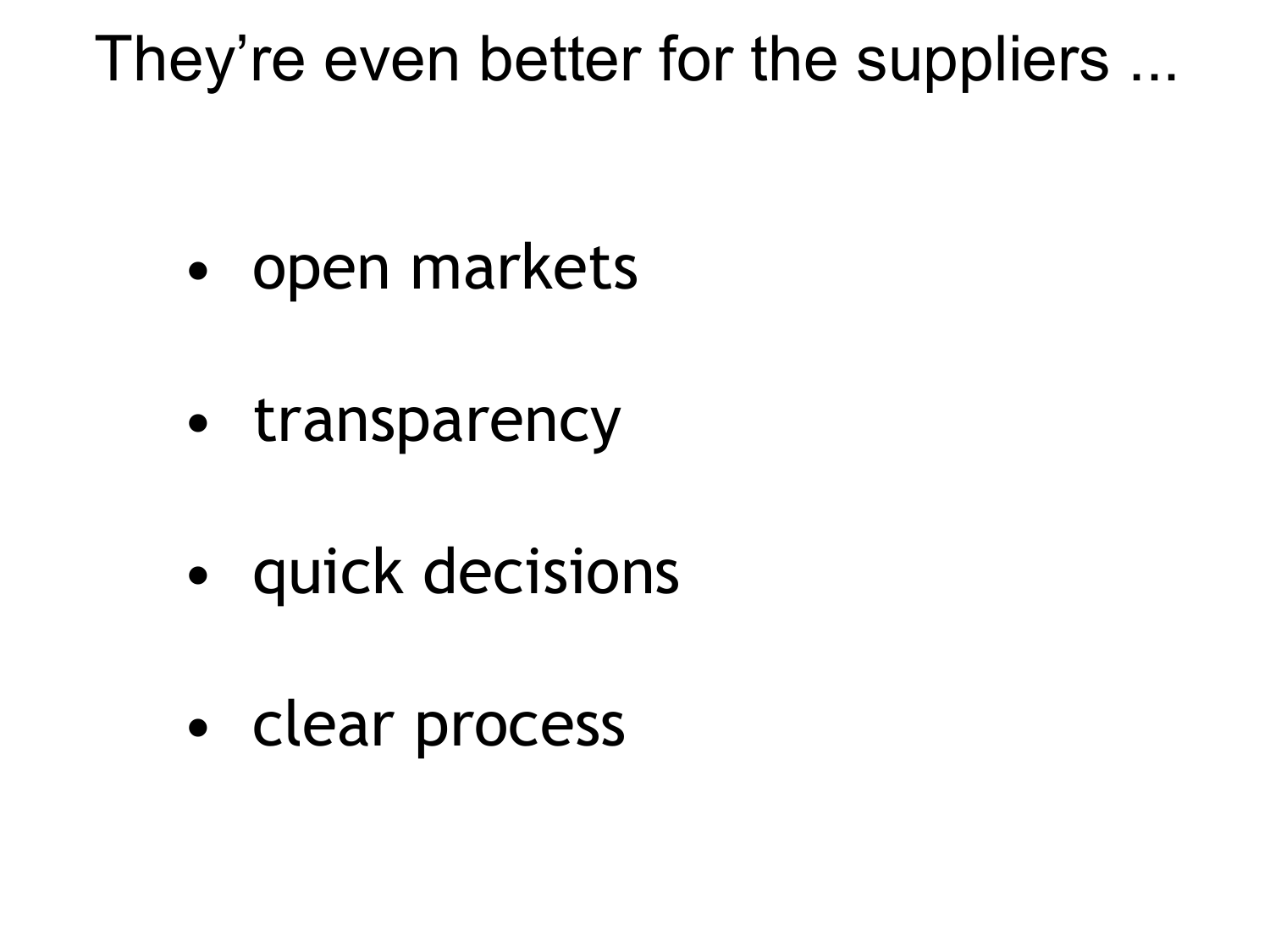We're leveraging supply and demand real time / online ...

- Market Conditions
- Excess Capacity
- Cash Flow
- Volume Not Important
- Marginal / Contribution Pricing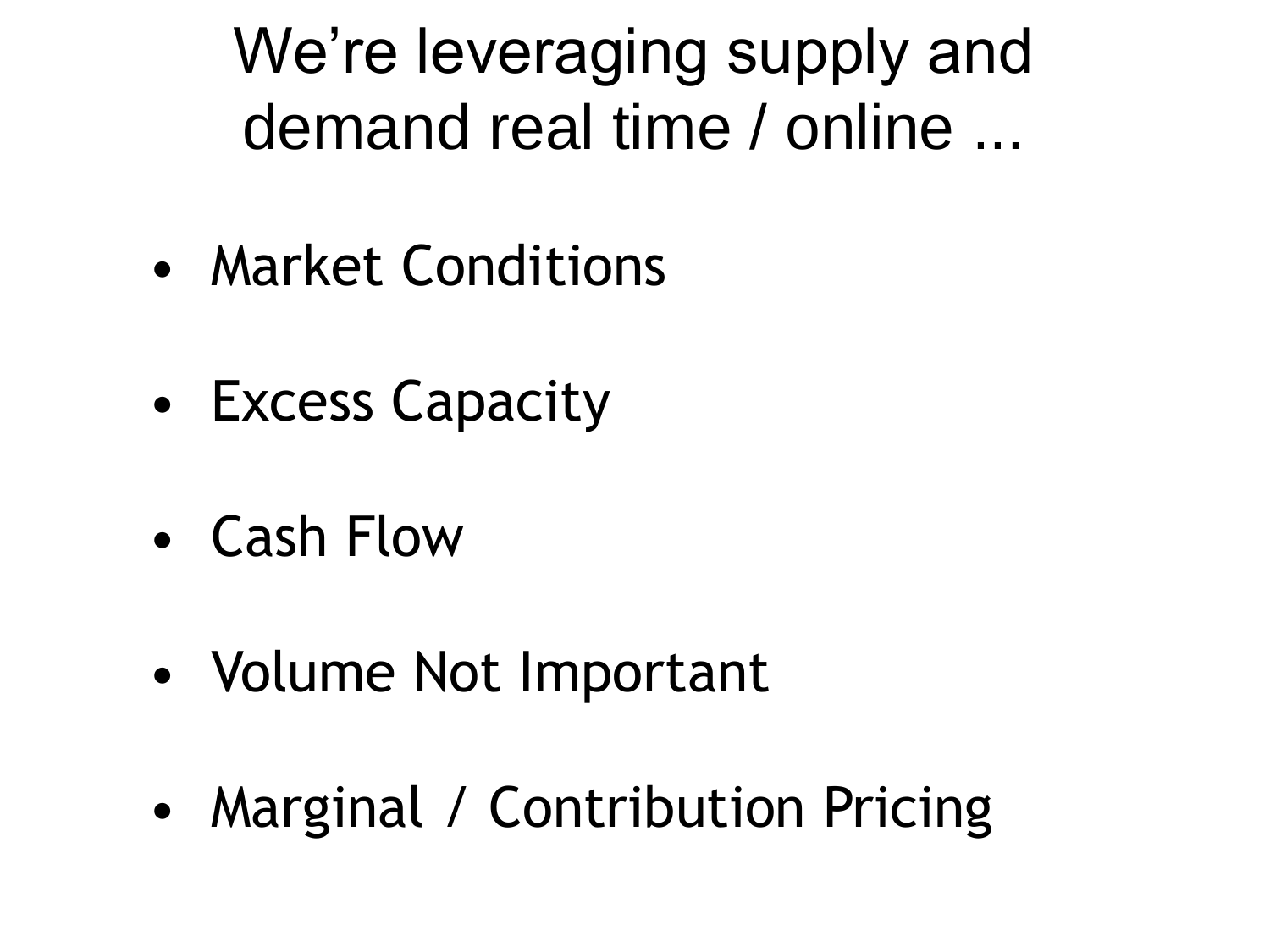### What drives competitive markets? What makes for strong economies?

- Open Markets
- Competition
- Intellectual Property (protected innovation)
- Entrepreneurial Spirit

**We're promoting these critical fundamentals on the "Buy Side" where we are challenged on the "Sell Side" ...**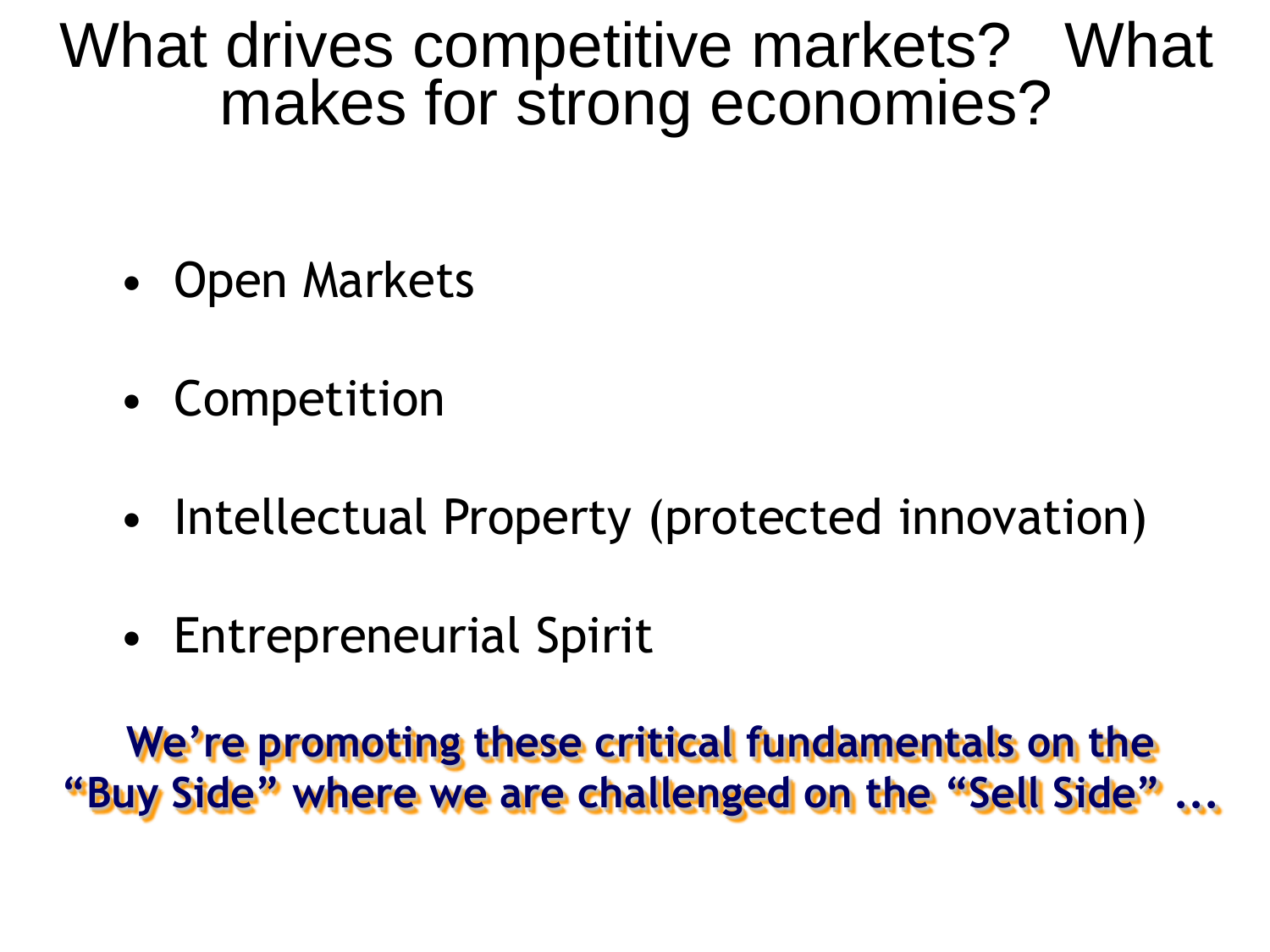GalaXy™ ePASS™ functionality goes way beyond Reverse Auctions ...

- RFI"s
- Sealed Bids
- Standard Auctions
- Advanced Auctions
- Bid Analysis
- Bid Optimization
- Survey Capability



```
650 RFI"s
```
250 Sealed Bids

400 Standard Auctions

125 Advanced Auctions

GS&O must optimize Capacity Utilization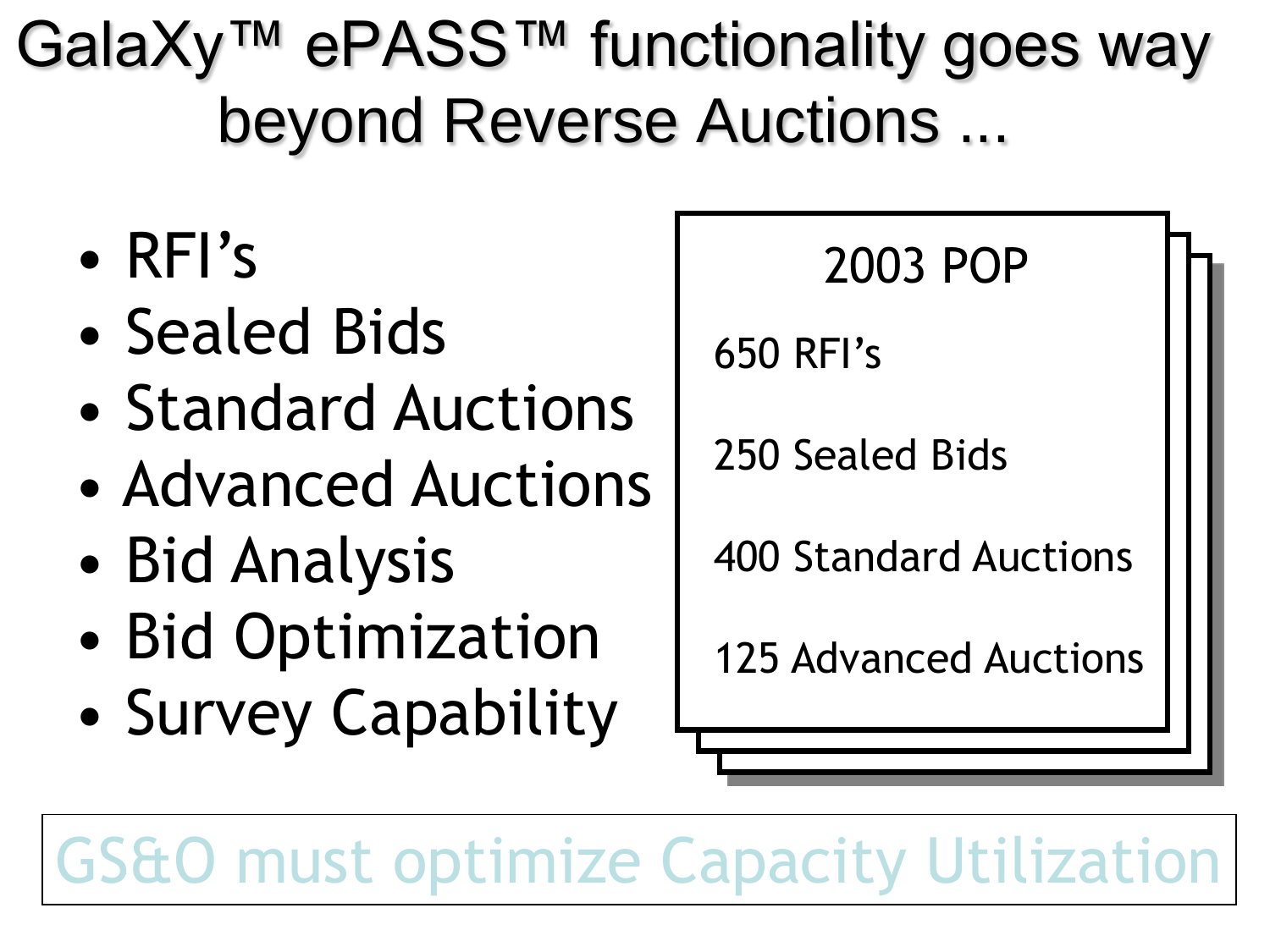## What CAPS is Saying ….

"Trak for Trak"; "Best in Class" Stewart Beall, July 2002

"GSK"s overall Procurement system portfolio is the best I've ever seen ..."

Bob Monckza, Oct. 2002

"GSK"s electronic reverse auction deployment is 'best in class' (the greatest!) ..."

Dr. Phil Carter, Nov. 2002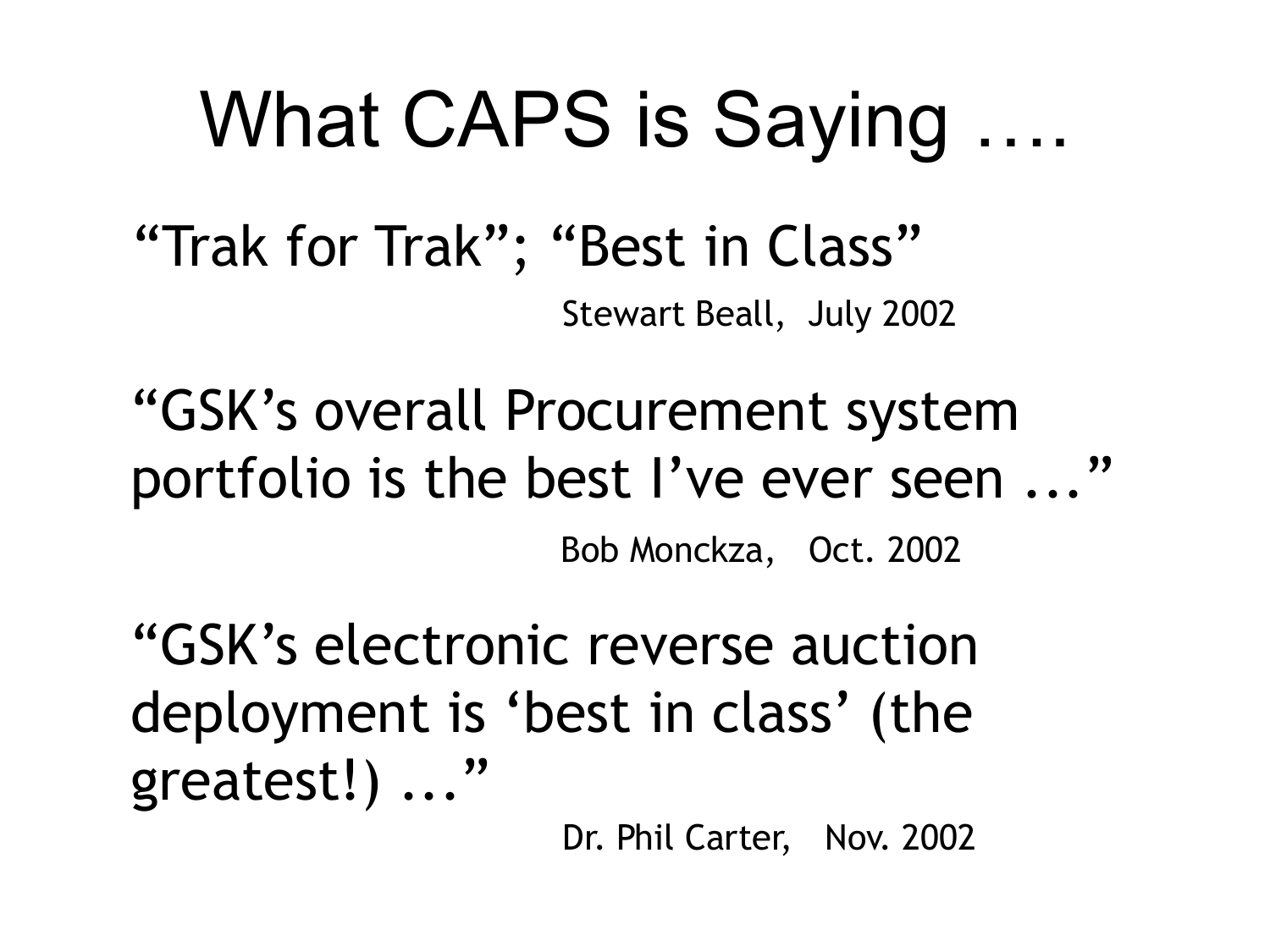# **ePASS™ Allows GSK to eSource "Everything & Anything"**

### **To date we have auctioned:**

Freight, Rental Cars, Hotels, Cartons, Chemicals, Solvents, Temporary Help, Plastic Bottles, DeskTop, Furniture, Print, Print Promotions, Promotional Items, Cable, Tubular Glass, Molded Glass, Vitamins, Facility Maintenance, Electrical Supplies, HVAC Maintenance, Manufactured DNA, Fasteners, Pumps, Valves, Lab Equipment and on, and on, and on …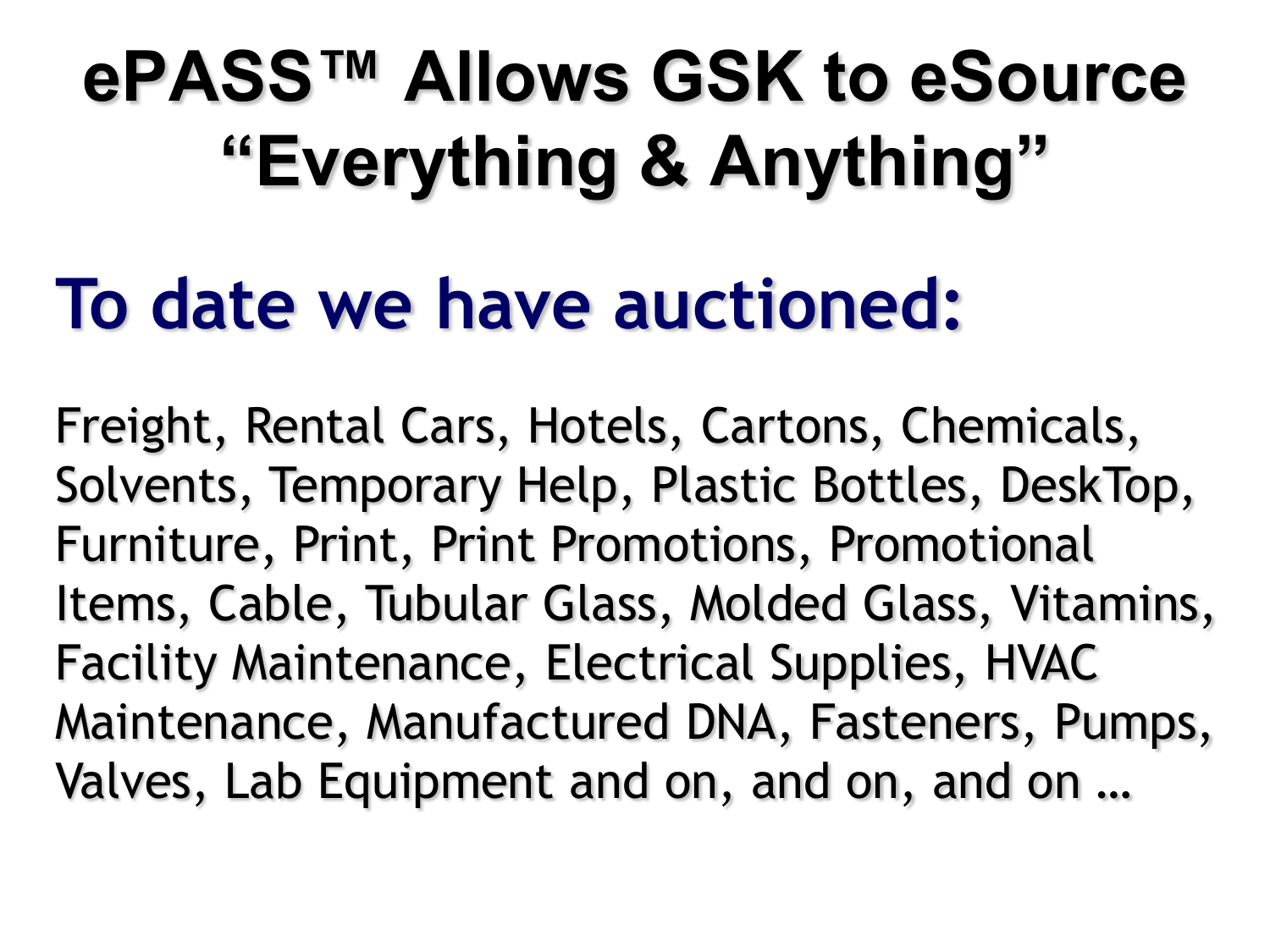## **2003 GalaXy™ ePASS™ Objectives**

- 500 Reverse Auctions
- \$1.0B of spend auctioned
- \$2.0B of spend through ePASS™

GalaXy™ ePASS™ will deliver \$1.0M/Day by end of Q1 ...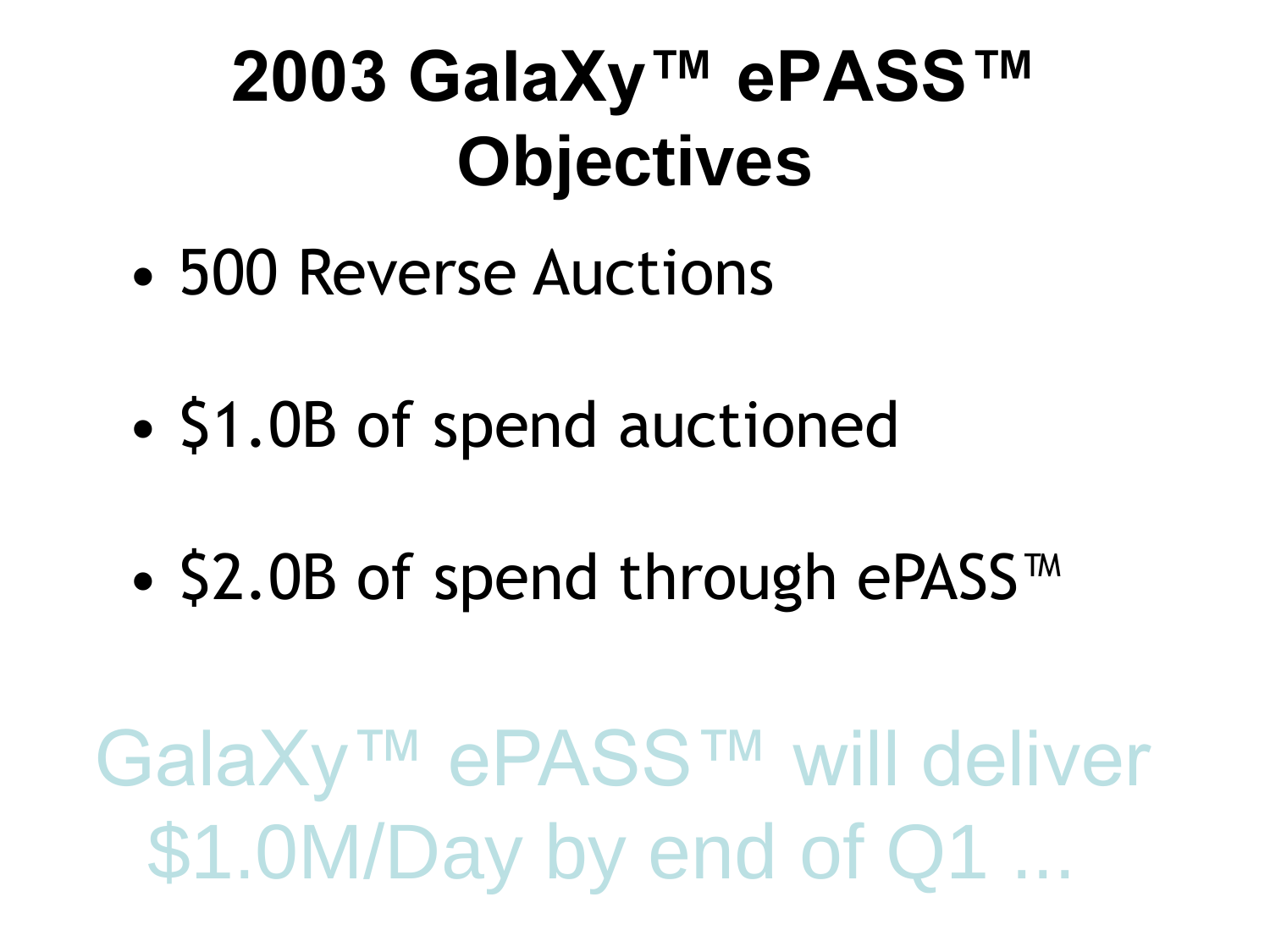### **How We're Going To Achieve This**

- Central Procurement will more than double the number of Reverse Auctions performed in 2002
- Production Procurement has set an objective of 2 Reverse Auctions per site (47 sites)
- Production Procurement and International will designate Site **Champions**
- Procurement Operation Centers will review all orders > £35,000 / \$35,000 as Reverse Auction candidates

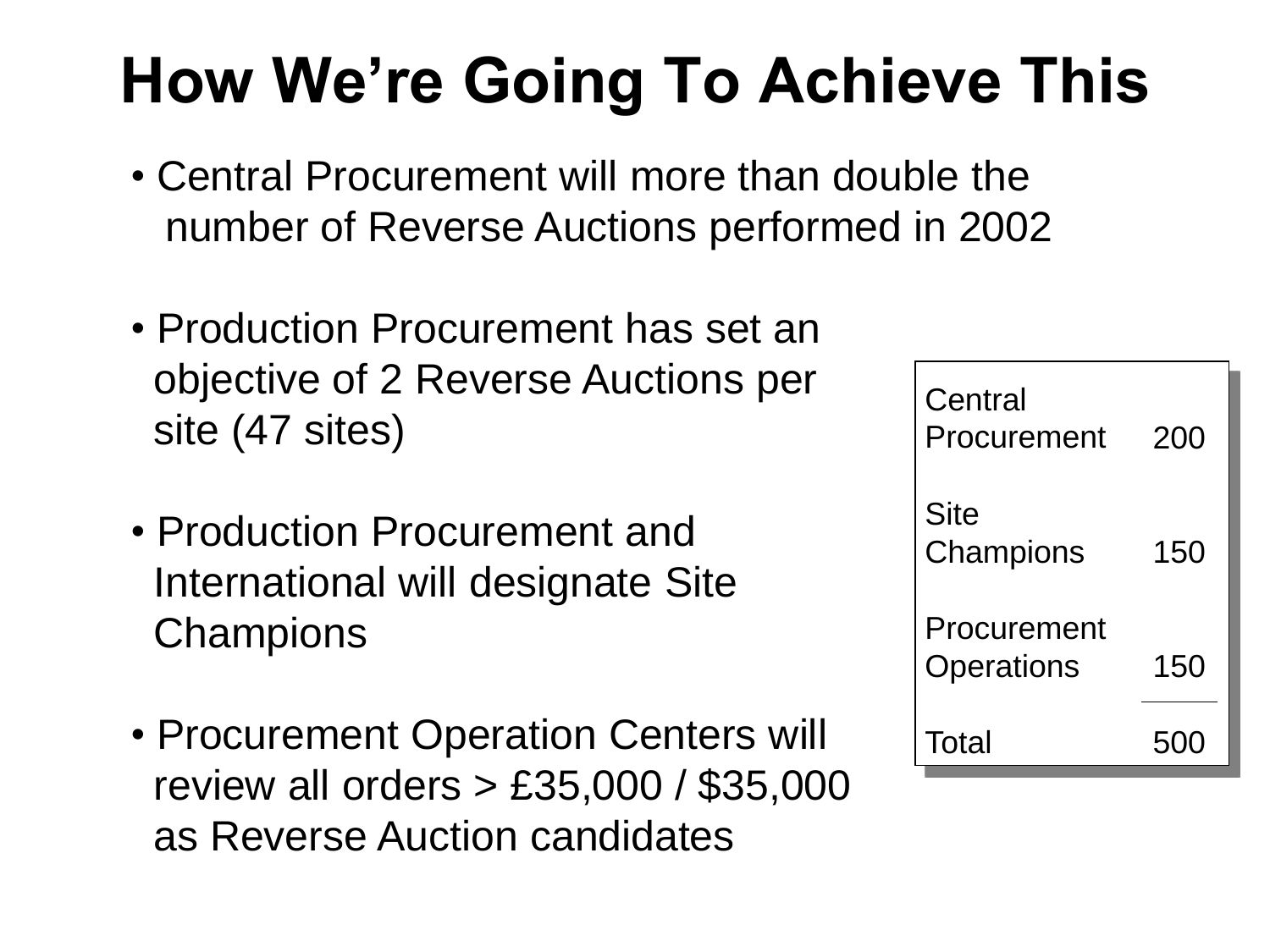# **How This Will Work**

POC's are reviewing 2002 spend to evaluate what purchases are auctionable. Competitive Supplier Networks will be pre-approved to expedite orders through the Reverse Auction process